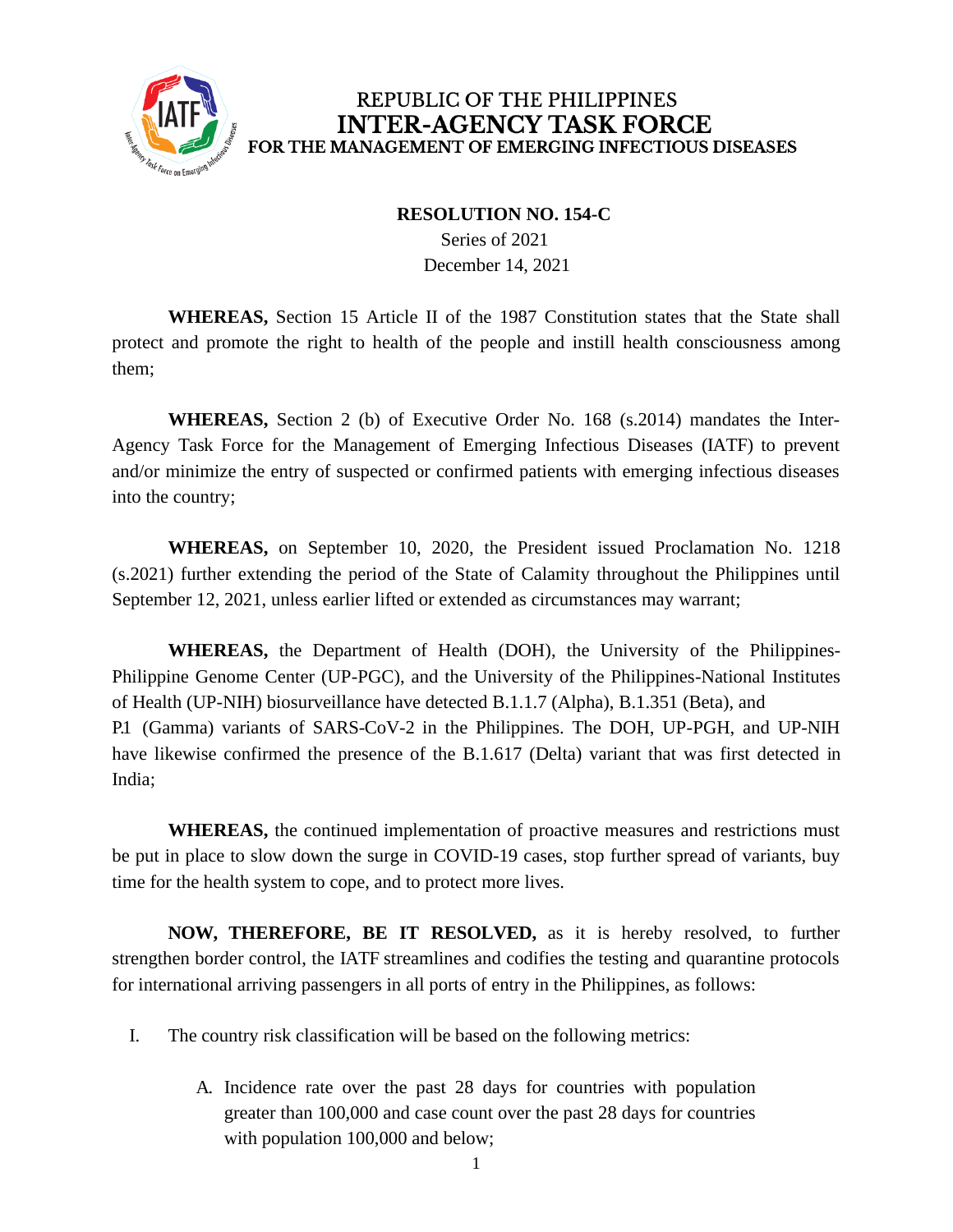

- B. Testing rate and test-to-case ratio; and
- C. Steepness of case trend.

Countries initially classified under the Green list based on case and test metrics but with local transmission of Omicron will be reclassified as a Yellow list country.

- II. "Green" List countries/jurisdictions/territories are those classified by the IATF as "Low Risk" countries/jurisdictions/territories. The protocols for "Green" List countries/jurisdictions/territories in all ports of entry in the Philippines shall be as follows:
	- A. Fully vaccinated international arriving passengers shall be required to present a negative Reverse Transcription - Polymerase Chain Reaction (RT-PCR) test taken within seventy-two hours (72hrs) prior to departure from the country of origin. Additionally, they shall be required to undergo facility-based quarantine until the release of their negative RT-PCR test taken on the third (3rd) day. After which, they shall be required to undergo home quarantine until their tenth (10th) day, with the date of arrival being the first day.
	- B. For unvaccinated, partially vaccinated, or individuals whose vaccination status cannot be independently validated, they shall be required to present a negative RT-PCR test taken within seventy-two hours (72hrs) prior to departure from the country of origin. Additionally, they shall be required to undergo facility-based quarantine until the release of their negative RT-PCR test taken on the seventh (7th) day. After which, they shall be required to undergo home quarantine until their fourteenth (14th) day, with the date of arrival being the first day.
	- C. All passengers, whether Filipinos or foreigners, merely transiting through a non-Green List country/jurisdiction/territory shall not be deemed as having come from or having been to said country/jurisdiction/territory if they stayed in the airport the whole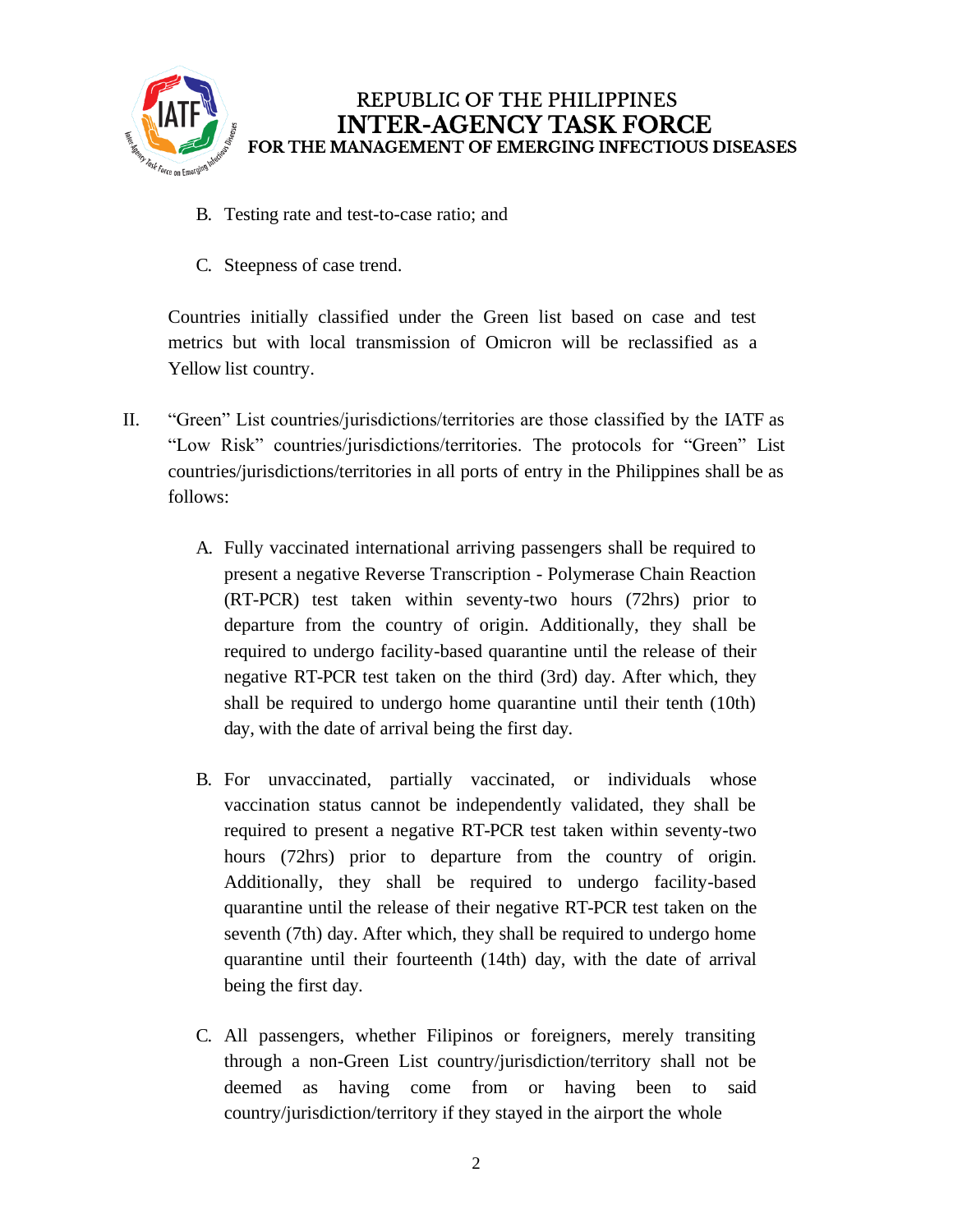

time and were not cleared for entry into such country/jurisdiction/territory by its immigration authorities.

- D. The Bureau of Quarantine shall ensure strict symptom monitoring while in the facility quarantine. If found positive, he/she shall follow the prescribed isolation protocols. Upon completion of such quarantine, the BOQ shall issue a Quarantine Certificate indicating therein the individual's vaccination status.
- E. The Department of Transportation shall ensure that airlines board only passengers who comply with the negative RT-PCR test-before-travel requirement. This notwithstanding, children three (3) years old and below, regardless of country of origin, shall be exempt from the requirement of presenting a negative RT-PCR test result before boarding the flight, unless symptomatic.
- F. The testing and quarantine protocols of minors shall follow the testing and quarantine protocol of the parent/guardian traveling with them, regardless of the minor's vaccination status and country of origin.
- III. "Yellow List" countries/jurisdictions/territories are those classified by the IATF as "Moderate Risk" countries/jurisdictions/territories upon recommendation of the sub-Technical Working Group on Data Analytics, the protocols for "Yellow" List countries/jurisdictions/territories in all ports of entry in the Philippines shall be as follows:
	- A. For fully vaccinated individuals: a negative RT-PCR test taken within seventy-two hours (72 hrs) prior to departure from the country of origin will be required. Upon arrival, they shall undergo facility-based quarantine with an RT-PCR test taken on the fifth (5th) day, with the date of arrival being the first day. Regardless of a negative result, they shall be required to undergo home quarantine up to the fourteenth (14th) day from the date of arrival.
	- B. Individuals who are unvaccinated, partially vaccinated, or whose vaccination status cannot be independently validated: a negative RT-PCR test taken within seventy-two hours (72 hrs) prior to departure from the country of origin will be required. Upon arrival, they shall undergo facility-based quarantine with an RT-PCR test done on the seventh (7th) day, with the date of arrival being the first day.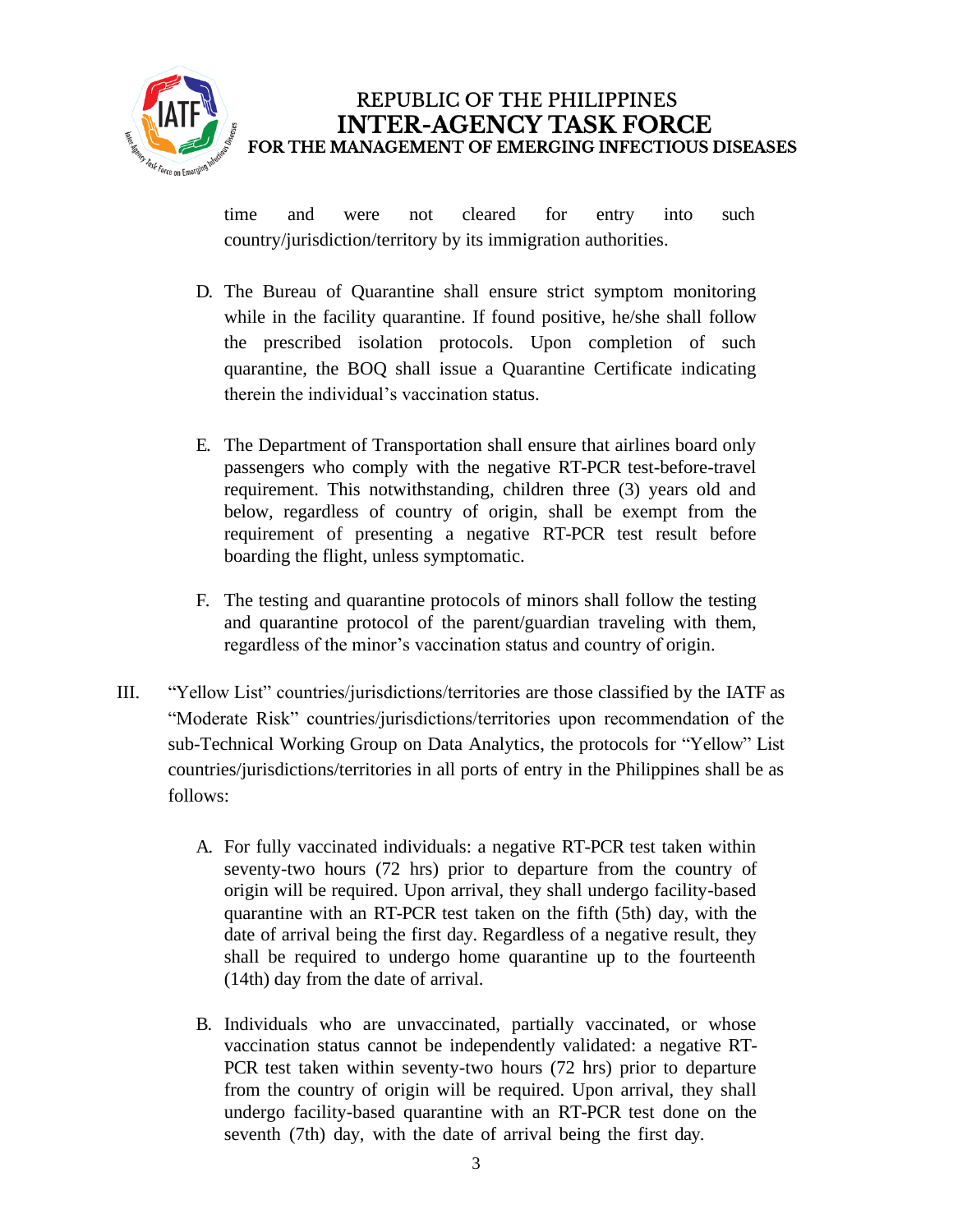

Regardless of a negative result, they shall be required to undergo home quarantine up to the fourteenth (14th) day from the date of arrival.

- C. The BOQ shall ensure strict symptom monitoring while in the facility quarantine. If found positive, he/she shall follow the prescribed isolation protocols. Upon completion of such quarantine, the BOQ shall issue a Quarantine Certificate indicating therein the individual's vaccination status.
- D. The Department of Transportation shall ensure that airlines board only passengers who comply with the negative RT-PCR test-before-travel requirement. This notwithstanding, children three (3) years old and below, regardless of country of origin, shall be exempt from the requirement of presenting a negative RT-PCR test result before boarding the flight, unless symptomatic.
- E. The testing and quarantine protocols of minors shall follow the testing and quarantine protocol of the parent/guardian traveling with them, regardless of the minor's vaccination status and country of origin.
- IV. "Red" List countries/jurisdictions/territories are those classified by the IATF as "High Risk" countries/jurisdictions/territories, upon recommendation of the sub-Technical Working Group on Data Analytics. The inbound international travel of all persons, regardless of vaccination status, coming from or who have been to "Red List" countries/jurisdictions/territories within the last fourteen (14) days prior to arrival to any port of the Philippines shall not be allowed. Only Filipinos returning to the country via government-initiated repatriation, non-governmentinitiated repatriation, and *Bayanihan Flights* may be allowed entry subject to the following entry, testing, and quarantine protocols:
	- A. For fully vaccinated individuals: International arriving passengers shall be required to present a negative RT-PCR test taken within seventy-two hours (72hrs) prior to departure from the country of origin. Additionally, they shall be required to undergo facility-based quarantine with an RT-PCR test taken on the seventh (7th) day. They may be discharged from the facility upon the release of a negative RT-PCR result but shall observe home quarantine until the fourteenth (14th) day of arrival with the day of arrival being the first day.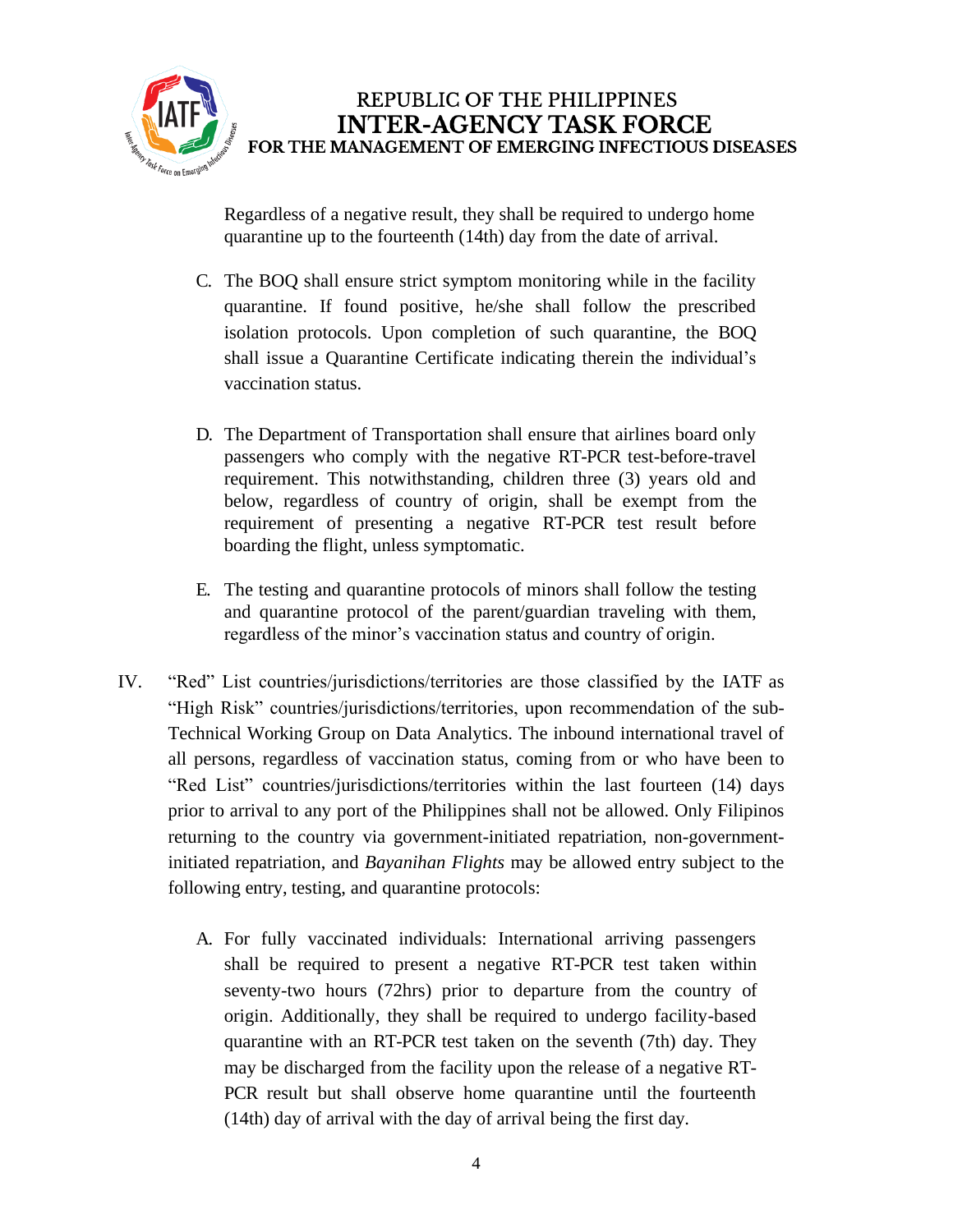

- B. For individuals who are unvaccinated, partially vaccinated, or whose vaccination status cannot be independently validated: International arriving passengers shall be required to present a negative RT-PCR test taken within seventy-two hours (72hrs) prior to departure from the country of origin. Additionally, they shall be required to undergo a mandatory ten (10) day facility-based quarantine with RT-PCR testing on the seventh (7th) day. They may be discharged only upon the completion of a 10-day facility-based quarantine, regardless of a negative RT-PCR result, and shall observe home quarantine until the fourteenth (14th) day of arrival with the date of arrival being the first day.
- C. As in all international inbound travels, the testing and quarantine protocols for minors shall follow the testing and quarantine protocols of the parent/guardian traveling with them, regardless of the minor's vaccination status and country of origin. This notwithstanding, children three (3) years old and below, regardless of country of origin, shall be exempt from the requirement of presenting a negative RT-PCR test result before boarding the flight, unless symptomatic.
- D. Passengers merely transiting through Red List countries/territories/jurisdictions shall not be deemed as having come from or having been to said country/territory/jurisdiction if they stayed in the airport the whole time and were not cleared for entry into such country/territory/jurisdiction by its immigration authorities. Upon arrival in the Philippines, passengers who merely transited through a Red List country/territory/jurisdiction shall comply with existing testing and quarantine protocols.
- V. For purposes of validating vaccination status, the following shall be observed:
	- A. In lieu of the POLO-certification, OFWs and their spouse, children, parent/s travelling with them vaccinated abroad may present their national digital/physical vaccination certificate of the foreign government where they were vaccinated without the need of a reciprocity agreement.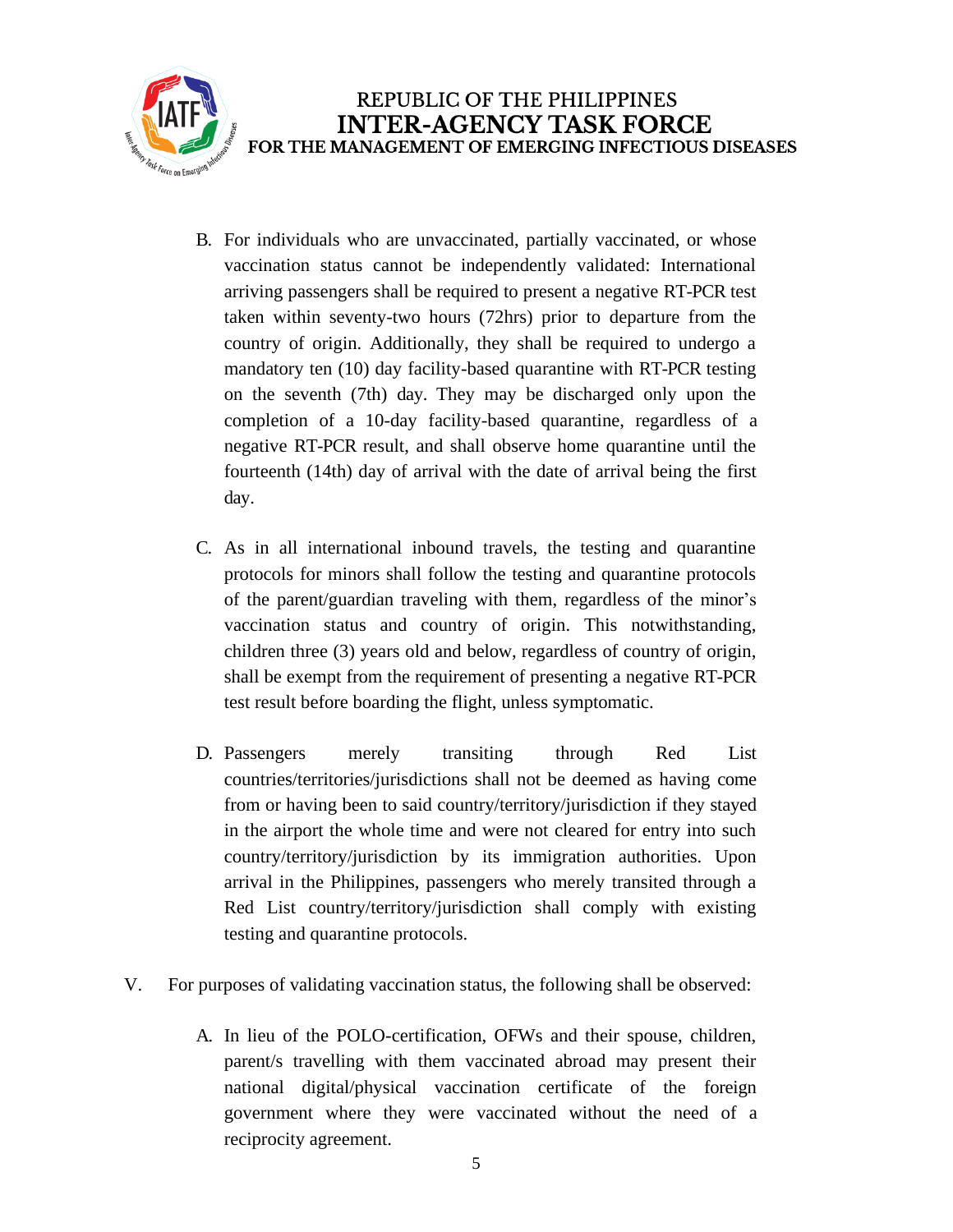

- B. (i) Filipinos who are non-OFWs vaccinated in the country or abroad, and (ii) foreigners vaccinated in the Philippines - either their VaxCertPH digital vaccination certificate, Bureau of Quarantine/World Health Organization-issued International Certificate of Vaccination or Prophylaxis (ICV), or the national/state digital certificate of the foreign government where they were vaccinated, which has accepted VaxCertPH under a reciprocal arrangement unless otherwise permitted by the IATF.
- C. For foreign nationals vaccinated abroad: WHO-issued ICV, or the national/state digital certificate of the foreign government which has accepted VaxCertPH under a reciprocal arrangement unless otherwise permitted by the IATF.
- VI. The foregoing testing and quarantine protocols shall be subject to special protocols approved by the IATF or the Office of the President for certain classes of travelers or ports of origin. For foreign nationals allowed entry in the Philippines, the same is without prejudice to visa categories allowed entry in the Philippines, and immigration laws, rules, and regulations such that the Commissioner of Immigration shall have the exclusive prerogative to decide on waiver or recall of exclusion orders for all foreign nationals authorized entry under relevant IATF resolutions, subject to regular reporting to the IATF Secretariat at the end of each calendar month.

**RESOLVED FURTHER,** that the Co-Chairperson shall be duly authorized to sign this Resolution for and on behalf of the Inter-Agency Task Force.

**APPROVED** during the 154th Inter-Agency Task Force Meeting, as reflected in the minutes of the meeting, held this December 14, 2021, via video conference**.**

**KARLO ALEXEI B. NOGRALES** Secretary, Office of the Cabinet Secretariat IATF Co-Chairperson